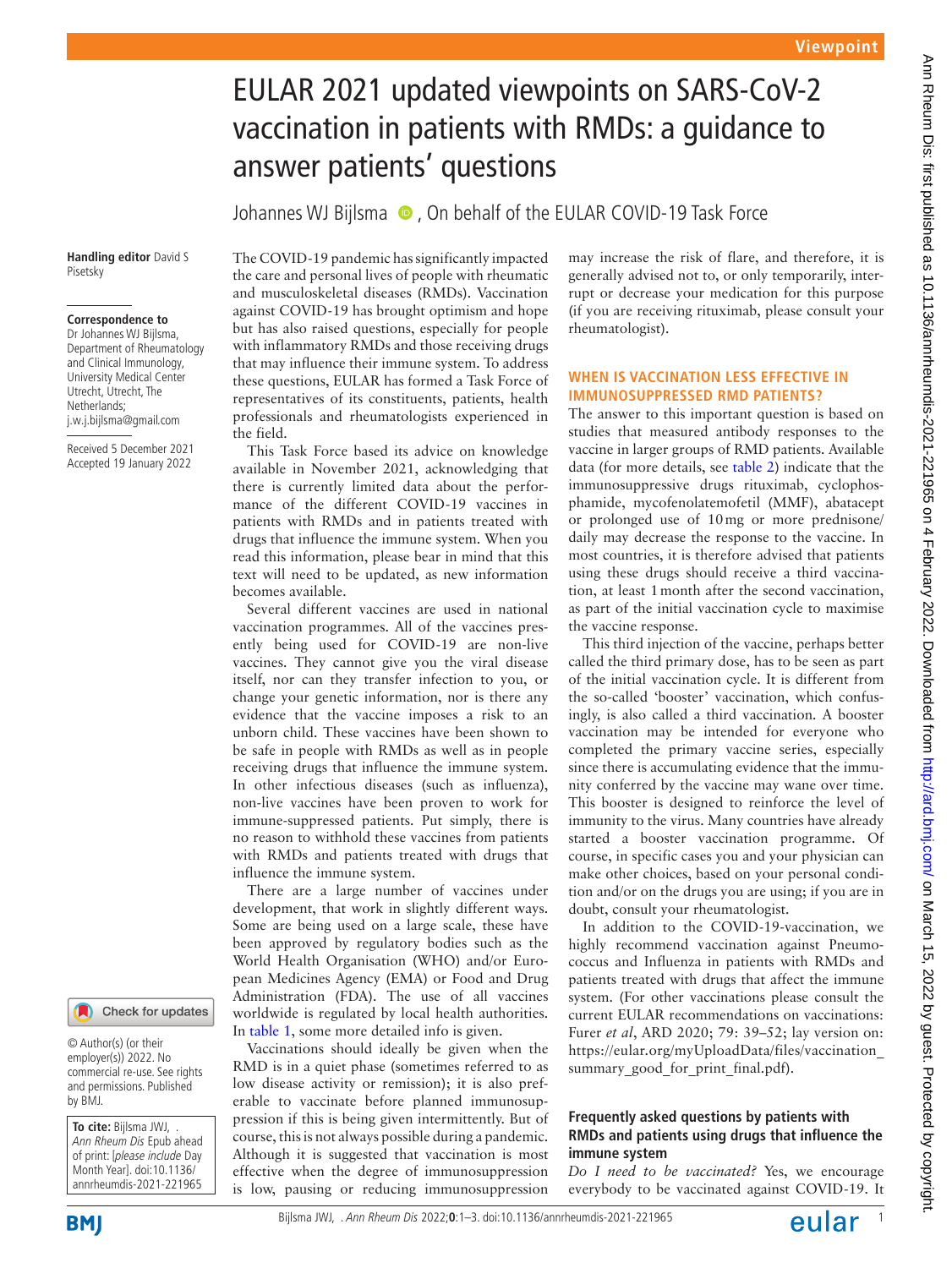<span id="page-1-0"></span>

| Approved vaccinations, used in at least 5 different<br>Table 1<br>European countries |                                    |                                      |  |
|--------------------------------------------------------------------------------------|------------------------------------|--------------------------------------|--|
| Type of vaccine                                                                      | Pharmaceutical company             | Vaccine name                         |  |
| Inactivated virus                                                                    |                                    |                                      |  |
|                                                                                      | Sinopharm                          | <b>BBIBP-CorV</b>                    |  |
|                                                                                      | <b>Sinovac</b>                     | CoronaVac                            |  |
| Protein / protein subunit                                                            |                                    | Not yet used                         |  |
| <b>mRNA</b>                                                                          |                                    |                                      |  |
|                                                                                      | Moderna                            | mRNA-1273                            |  |
|                                                                                      | <b>BioNTech/Pfizer</b>             | BNT162b2                             |  |
| Non-replicating factor                                                               |                                    |                                      |  |
|                                                                                      | Johnson&Johnson                    | Ad <sub>26</sub> .CoV <sub>2.s</sub> |  |
|                                                                                      | Oxford-Astra Zeneca                | AZD1222                              |  |
|                                                                                      | Covishield (based on<br>Oxford-AZ) | Serum Institute of India             |  |

<span id="page-1-1"></span>**Table 2** Immunosuppressive drugs that might influence the immune response to COVID-19 vaccinations. (See also dgrh.de/Start/ Wissenschaft/Forschung/Covid-19) The advised third vaccination is part of the initial cycle of vaccination, and doesn't refer to the booster vaccination

|                                                                           | <b>Reduced antibody</b><br>response to COVID-19<br>vaccination; (effect on |                                                                                                          |
|---------------------------------------------------------------------------|----------------------------------------------------------------------------|----------------------------------------------------------------------------------------------------------|
| Name of the drug                                                          | protection unknown)                                                        | <b>Recommendation</b>                                                                                    |
| Rituximah                                                                 | Yes                                                                        | third vaccination advised                                                                                |
| Mycofenolate mofetil                                                      | Yes                                                                        | third vaccination advised                                                                                |
| prednisone                                                                | Yes, in some circumstances                                                 | When used for a<br>prolonged period in<br>dosage of 10 mg/day or<br>higher: third vaccination<br>hezivha |
| methotrexate                                                              | Possibly mild                                                              | No data available.<br>but consider third<br>vaccination when<br>dosage>20 mg/week                        |
| Abatacept                                                                 | Possibly yes                                                               | third vaccination advised                                                                                |
| JAK-inhibitors (baricitinib,<br>filgotinib, tofacitinib,<br>upadacitinib) | Possibly yes                                                               | third vaccination advised                                                                                |
| azathioprine                                                              | Not known                                                                  | No data available.<br>but consider third<br>vaccination when<br>dosage>2 mg/kg/day                       |
| Cyclophosphamide                                                          | Not known                                                                  | third vaccination advised                                                                                |
| leflunomide                                                               | Not known                                                                  | No data available,<br>but consider third<br>vaccination when<br>$dosage > 20$ mg/day                     |

NB: Current available evidence suggests that the following medications have no or little influence upon the efficacy of COVID-19 vaccination.

Conventional synthetic antirheumatic drugs: hydroxychloroquine, sulfasalazine, apremilast, tacrolimus, or lower dosages of azathioprine (2mg/kg/day or less), methotrexate (20 mg/week or less), leflunomide (20 mg/week or less) and ciclosporine (2 ½ mg/kg/day or less).

Biologicals such as the TNFalpha-blockers (adalumimab, certolizumab, etanercept, golimumab, infliximab) the inhibitors of IL-6R (sarilumab, tocilizumab), IL-17A (secukinumab, ixekizumab), IL-12/23 (ustekinumab), IL-23 (guselkumab), IL-1 (canakinumab), IL-1R (anakinra), IL-4 (dupilumab), IL-5 (mepolizumab) and anti-BLYSS (belimumab). These biologicals are more modulating than suppressing the immune system.

is widely thought that only by vaccinating we may we contain the pandemic.

*Do I need to get a third (supplemental) vaccination?* Based on scientific evidence a number of RMD patients will need a third vaccination as part of their initial vaccine cycle: see the list in [table](#page-1-1) 2.

*Do I need to get a booster vaccination?* In many countries, people are now receiving booster vaccinations as part of strategies to contain the pandemic. It is advised to adhere to the national guidelines.

*Is one vaccine better for me than another one?* Based on available data no advice can be given for one vaccine over another for patients with RMDs. There are no large studies comparing vaccines, looking at efficacy and safety specifically in patients with RMDs. In many countries not all vaccines are available and national guidelines determine which vaccine can be given. Vaccination, using any of the available, approved vaccines, is definitely better than no vaccination.

*What about vaccines that are not listed in* [table](#page-1-0) 1. This list is based on widely approved vaccines. For example, Sputnik V is a non-replicable vector vaccine from Gamaleya; it is approved by local health authorities of some European countries.

*Can I get COVID-19 and influenza vaccinations together?* Yes, they can be given together, but it is no problem when they are given at different times.

*I had COVID-19 and recovered from it. Should I be vaccinated?* Yes, vaccination after COVID-19 is safe and provides significant additional protection. In many countries one instead of two vaccinations are given, usually 2–6 months, after recovery from COVID-19.

*Can I get the vaccination if I take antirheumatic or immunosuppressive drugs?* Yes, you can. There is no danger in receiving the vaccination. The main question is whether the vaccination is effective enough. If you are using immunosuppressive drugs, please consult your rheumatologist about possible decreased efficacy (see also [table](#page-1-1) 2).

*Do vaccines interfere with my medication?* No.

*Do I need to measure my antibody response after vaccination?* This is being done for research purposes in groups of patients to collect scientific data to guide clinical practice. This is not recommended in routine clinical care for individual patients, largely because it is unknown which level of antibodies predicts protection against getting infected.

*Who should I consult before vaccination—my General Practitioner or my rheumatologist?* GPs will be able to answer some of your questions, but for specific questions your rheumatologist should be able to help.

*What data are necessary to take the right decision?* Knowledge of your disease activity, drug treatment and possible comorbidities.

*What about side effects?* The approved, available vaccines are remarkably safe, with a similar side effect profile to the influenza vaccination. Based on the reported rare side effects, different countries use different age group rules for different vaccines. This is not related to having an RMD or not; these rules are for everybody. It is advised to adhere to the national guidelines.

*What should I do in case of a flare?* Luckily, the rates of flares reported in RMDs after COVID-19 vaccination is the same as the rates of flares reported in RMD patients when they are not getting vaccinated. A flare would not likely be related to the vaccine itself, but should you experience any flare for any reason, we recommend you contact your rheumatologist.

*What should I do if I have side effects that last longer than 48 hours?* This is unlikely, but contact your rheumatologist.